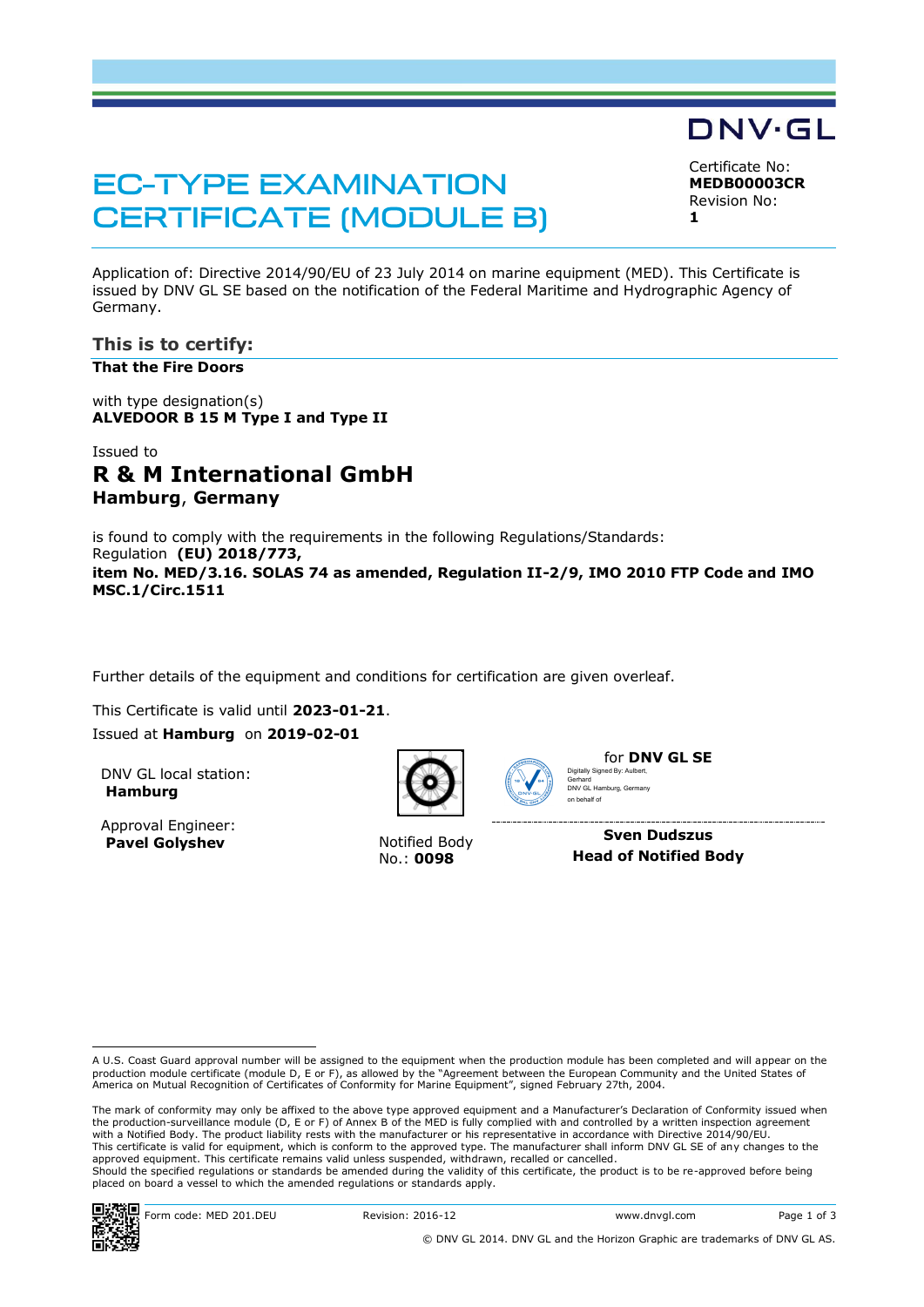Job Id: **344.1-007557-2** Certificate No: **MEDB00003CR** Revision No: **1**

# **Product description**

### **"Alvedoor B 15 M Type I"**

single leaf hinged door composed of an insulated core of 38 mm "ABM-SR", manufactured by Shanghai Advanced Building Materials China, of density 150 kg/m<sup>3</sup>, covered on each side with 0.7 mm steel sheets and glued with an adhesive.

The door may be fitted with a 400 x 400 mm (height x width) window of type "Pyrostop 60-101" from Pilkington, or a 30 mm thick (6mm thoughened glass +18mm fire solution + 6mm toughened glass) window from Qinghuangdao Xingyang Special Glass Co., Ltd in upper part of door leaf. The window type "Pyrostop 60-101" may also can be round type with maximum diameter 400 mm.

The door may also be fitted with an escape panel  $600 \times 600$  mm (height x width) with ventilation louver in lower part of door blade.

The door is fitted with 3 or 4 hinges. The door frame is made of 1.5 mm steel sheets and is fasten with screws to the bulkhead.

Total thickness of door 40 mm.

The door may be constructed with increased insulation thickness to 48 mm. Alternative door leaf thickness is 50 mm. When constructed with increased insulation thickness, the door may be fitted with an extra layer of 0.7 mm steel sheets on one or both sides of the door leaf.

### **"Alvedoor B 15 M Type II"**

single leaf hinged door compose of an insulated core of 37.6 mm ABM-SR type rock wool, of density 150 kg/ m<sup>3</sup> manufactured by Shanghai Advanced Building Materials Mineral Wool Factory, covered on front side with 1.2 mm steel plate and on back side with 0.8 mm steel plate. The steel plates are glued to the insulation with an adhesive. The door has 3 hinges. The door frame is made of 1.5 mm steel sheets and is fasten with screws to the bulkhead.

Total thickness of door 39.6 mm.

Both Type I and Type II doors may be fitted with alternative insulation of type Tizol Flot 150 Lamella with nominal density of 150 kg/m<sup>3</sup>. The arrangement (installation, dimensions, orientation etc.) of the alternative insulation shall correspond to the arrangement of the originally used ABM-SR type rock wool.

For further details, please see under Type Examination documentation below.

## **Application/Limitation**

Approved for use as an integrated part of fire retarding division of class B-15.

Max. clear opening(Type I): 2200 x 1150 mm (height x width). Max. clear opening (Type II): 2008.7 x 850 mm (height x width).

The doors may be fitted with a concealed door closer with type designation "Geze Boxer" or "Dorma ITS".

A fire door (Type I) of marginally larger dimensions than a fire-tested fire door may be individually assessed and accepted by Flag Administration (or Recognized Organization acting on its behalf) for a specific project with the same classification, provided documented compliance with IMO MSC.1/Circ.1319.

The insulation materials and adhesives used have to be approved according to the Marine Equipment Directive and bear the Mark of Conformity. This requirement may also be applicable for surface materials used, if required by relevant rules and regulations.